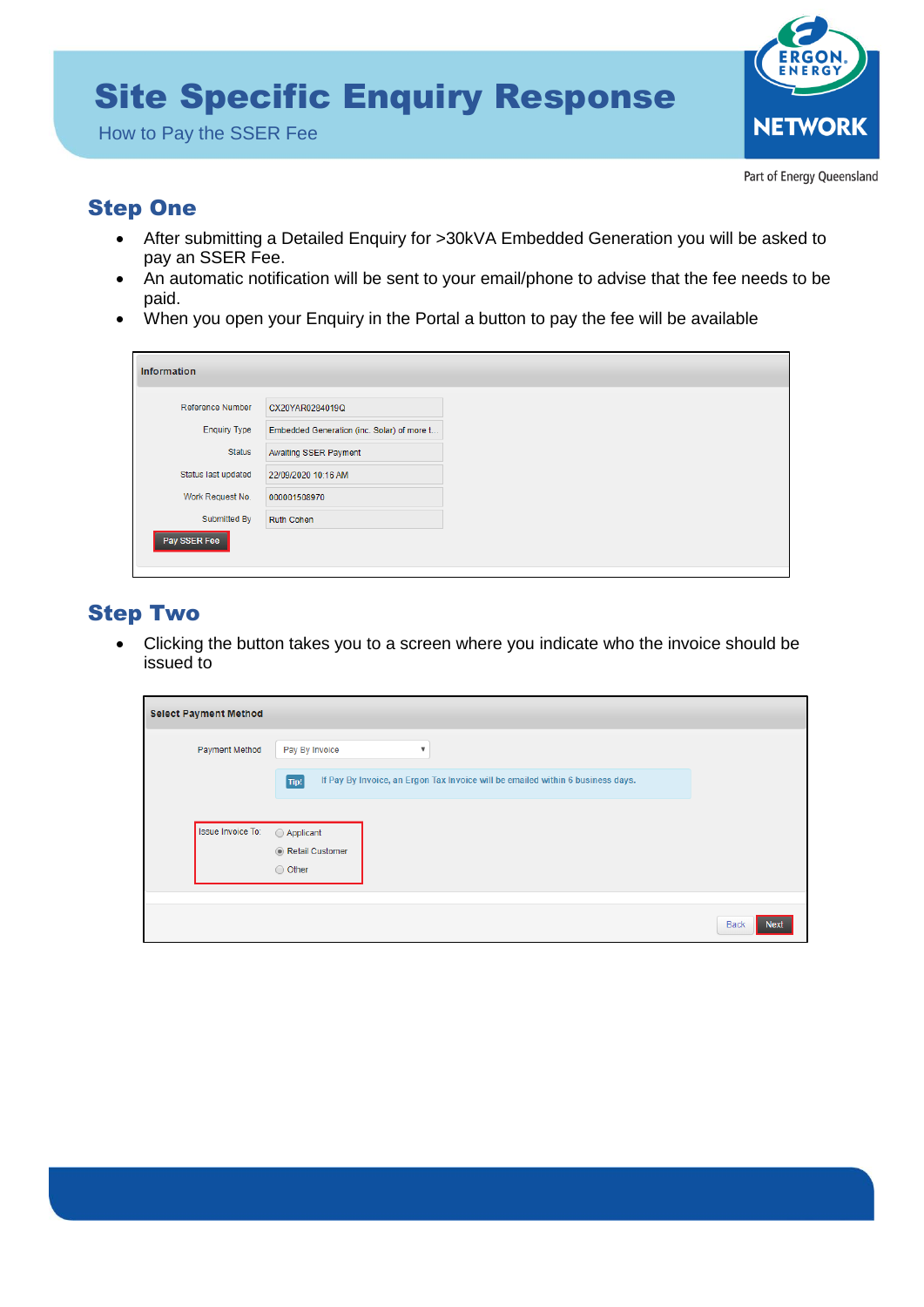## **Site Specific Enquiry Response**



How to Pay the SSER Fee

Part of Energy Queensland

#### **Step Three**

Complete the "Ergon Account Payment" section:

| <b>Ergon Account Payment</b>                                                         |                   |                                                                  |                                                                                                                                              |
|--------------------------------------------------------------------------------------|-------------------|------------------------------------------------------------------|----------------------------------------------------------------------------------------------------------------------------------------------|
| <b>Payment Amount</b>                                                                | \$909.00          |                                                                  |                                                                                                                                              |
| Ergon Customer Number<br>Optional!<br>character numeric code, otherwise leave blank. |                   | If you have a current Ergon Customer Number, please enter this 6 |                                                                                                                                              |
| <b>Account Name</b>                                                                  |                   | Mandatory!                                                       | If you have a current Ergon Customer Number, please enter your<br>current Customer Account Name. Otherwise enter the name to be<br>invoiced. |
| <b>ABN</b>                                                                           | 61164268919       | Tip!                                                             | Please ensure ABN is correct and matches with Account Name<br>above. To check, use ABN Lookup page                                           |
| <b>Primary Contact Name</b>                                                          | Sample Contact    |                                                                  |                                                                                                                                              |
| <b>Primary Contact Email</b>                                                         | Sample@gmail.com  |                                                                  |                                                                                                                                              |
| <b>Primary Contact Phone</b>                                                         | 0400123123        |                                                                  |                                                                                                                                              |
| <b>Billing Address</b>                                                               | 123 Sample Street |                                                                  |                                                                                                                                              |
| Suburb                                                                               | Bundaberg         |                                                                  |                                                                                                                                              |
| <b>State</b>                                                                         | Queensland<br>v   |                                                                  |                                                                                                                                              |
| Postcode                                                                             | 4670              |                                                                  |                                                                                                                                              |
| Base                                                                                 | S826.36           |                                                                  |                                                                                                                                              |
| <b>GST</b>                                                                           | \$82.64           |                                                                  |                                                                                                                                              |
| Total                                                                                | \$909.00          |                                                                  |                                                                                                                                              |
|                                                                                      |                   |                                                                  | <b>Next</b><br>Cancel                                                                                                                        |

Your Enquiry will transition to a pending status whilst the system requests the invoice

| Information             |                                            |
|-------------------------|--------------------------------------------|
| <b>Reference Number</b> | CX20YAR0284019Q                            |
| <b>Enquiry Type</b>     | Embedded Generation (inc. Solar) of more t |
| <b>Status</b>           | <b>Invoice Payment Requested</b>           |

#### **Step Four**

Once the internal team receive the invoice request, they will action it within 6 business days. When this has occurred (in addition to the specified contact receiving the invoice) your job will update to the below:

| Information             |                                            |
|-------------------------|--------------------------------------------|
| <b>Reference Number</b> | CX20YAR0284019Q                            |
| <b>Enquiry Type</b>     | Embedded Generation (inc. Solar) of more t |
| <b>Status</b>           | Invoice Payment Required                   |

Follow the payment instructions that come with your invoice in order to complete the required payment.